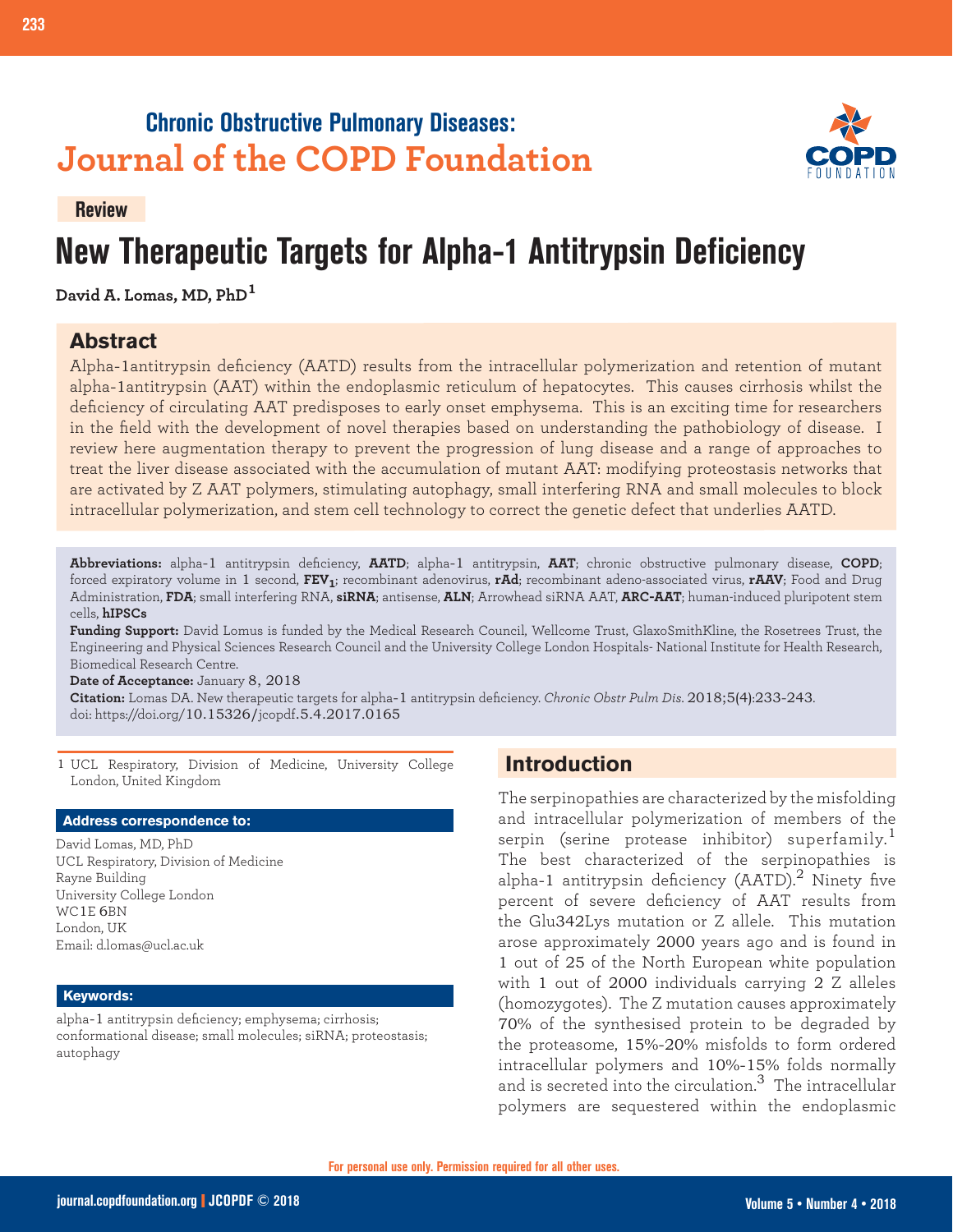reticulum as Periodic Acid Schiff-positive, diastaseresistant inclusions2,4 that are associated with neonatal hepatitis, cirrhosis and hepatocellular carcinoma.5 AAT is a major circulating antiprotease that functions to regulate the proteolytic effects of neutrophil elastase within the lung. The lack of circulating AAT predisposes the Z AAT homozygote to early onset panlobular basal emphysema, particularly in individuals who smoke tobacco.6 AATD is found in 1%-2% of individuals with chronic obstructive pulmonary disease (COPD)-a syndrome characterized by small airways disease and emphysema. COPD will be the third most common cause of death worldwide by 2020.

## **Current Therapies for Alpha-1 Antitrypsin Deficiency**

AATD was first described by Laurell and Eriksson in  $1963$ .<sup>7</sup> The most effective interventions are still behavioral.8 In particular, individuals with AATD should refrain from smoking6 and probably avoid passive exposures from dusty occupations.9 This will help to preserve lung function. Individuals with AATD should also avoid excessive consumption of alcohol and excessive weight gain (which predisposes to a fatty liver). Both are additive to the liver damage caused by AATD.

The only specific treatment for AATD is augmentation with pooled plasma AAT.<sup>10</sup> This was launched in the United States in 1988 on the basis of biochemical data showing that infusions raised circulating levels of AAT and provided protection against proteases within the lung.<sup>11</sup> Two randomized clinical trials failed to demonstrate that augmentation therapy reduces the rate of decline in lung function as assessed by forced expiratory volume in 1 second  $(FEV_1)$ .<sup>12,13</sup> However, augmentation therapy is associated with a reduction in sputum markers of inflammation<sup>14</sup> and in the frequency of respiratory tract infections.15 The recent RAPID study funded by CSL Behring randomized 93 individuals (83 PiZZ, 2 PiSZ, 2 Z/Null, 6 other) to augmentation therapy and 87 to placebo (83 PiZZ, 0 PiSZ, 1 Z/Null, 3 other) (NCT00261833).<sup>16</sup> They were followed for 24 months. There was no difference in the annual rate of lung density loss at total lung capacity and functional residual capacity combined between the 2 groups. However, there was a significant reduction in annual rate of lung density

loss at total lung capacity in individuals who received augmentation therapy (difference 0·74g/L per year [95% confidence interval 0·06–1·42], *p*=0·03) but there was no difference at functional residual capacity alone (difference  $0.48g/L$  per year  $[-0.22$  to  $1.18]$ , *p*=0·18). The significant benefit in one of the primary endpoints is encouraging but it is not clear how a difference in change of total lung capacity translates to clinical benefit or whether there is a particular subgroup that benefits from augmentation therapy. The study has resulted in approval for augmentation therapy in individuals with AATD by the European Medicines Agency. The United Kingdom National Institute for Clinical Excellence will now need to decide on the cost-benefit of this therapy and whether it represents value for money in the British health care system. This is important as augmentation therapy costs approximately \$100,000/patient/year.

End stage lung disease in individuals with AATD may be suitable for transplantation. Indeed, lung transplantation for AATD-related emphysema accounts for 3.2% of all adult lung transplants and 10% of all transplants for emphysema.

There is no specific therapy for the liver disease associated with AATD other than conservative treatment that is used for all forms of chronic liver disease, and where suitable, liver transplantation. Transplantation for AATD accounts for 3.5% and 1.1% of pediatric and adult liver transplants respectively.

## **Novel Approaches to the Lung Disease Associated with Alpha-1 Antitrypsin Deficiency**

## *Improved Alpha-1 Antitrypsin Replacement Therapy*

Several approaches have been adopted to replace circulating AAT and therefore, protect against progressive emphysema that characterizes AATD. These include giving higher doses of intravenous AAT (120 rather than 60mg/kg per week), modifying recombinant AAT to increase its stability and delivering AAT as an inhaled preparation. The inhaled route requires significantly less material to inhibit neutrophil elastase but needs to access the alveolar space that is destroyed in emphysema. An alternative strategy is to use non-viral gene transfer, gamma-retrovirus, recombinant adenovirus (rAd), and recombinant adeno-associated virus (rAAV) vectors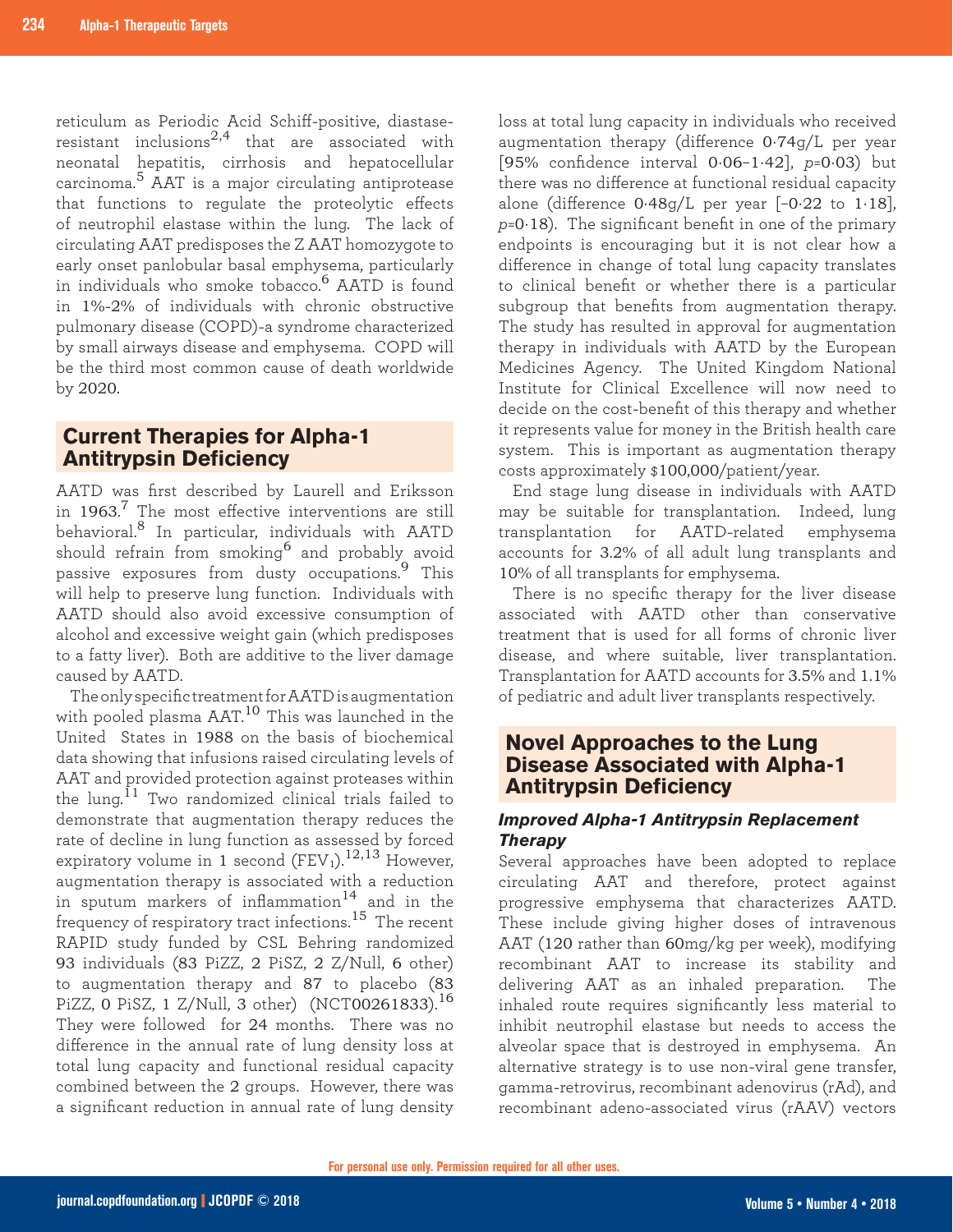to express AAT. These may be targeted to the lung epithelium as well as to hepatocytes, pleural and muscle cells. The challenge is to achieve long-term expression of large quantities of AAT. A phase II clinical trial that used rAAV vectors achieved only 3%-5% of the target level of AAT<sup>17</sup>

## *Other Treatments for Lung Disease Associated with Alpha-1 Antitrypsin Deficiency*

Individuals with AATD-related emphysema should receive the same therapies as individuals with COPD who have normal levels of AAT. These include: inhaled short- and long-acting beta2-agonists, inhaled corticosteroids and long-acting anti-cholinergics based on patient symptoms, lung function impairment and exacerbation frequency. Treatment with macrolide antibiotics and roflumilast should be considered for patients with frequent exacerbations. Individuals with AATD-related emphysema should also receive pulmonary rehabilitation and vaccination against pneumococcus and circulating strains of influenza. Attempts to regenerate alveoli damaged by emphysema with retinoic acid were effective in rat models of disease18 but not in a clinical trial in humans.19 The most effective therapy for individuals with severe airflow obstruction is lung transplantation. Younger patients with less comorbidity may have a higher benefit (increased survival) from double lung rather than single lung transplant. However, the supply of organs is limited. Thus, individuals with AATD may be considered for lung volume reduction surgery and endobronchial lung volume reduction as a bridge to surgery or for those who are not candidates for a major operation. Lung volume reduction surgery in individuals with AATD is inferior to that in patients with COPD and normal levels of AAT.<sup>20,21</sup> There appears to be a smaller increase in  $FEV<sub>1</sub>$  after surgery and a shorter duration of benefit.

Endobronchial lung volume reduction is performed by one-way valves placed by flexible bronchoscope. The data are limited to case series. The insertion of one-way endobronchial valves in 15 individuals with AATD resulted in an increase in  $\text{FEV}_1$  of 54% after 12 months in 12 of the individuals, quality of life was much improved and 2 individuals were taken off oxygen therapy. There was no significant deterioration in lung function during the 4-year follow-up.22 However, there were complications in 3 of the individuals: 1 developed a pneumothorax and had valve displacement and

subsequent removal, 1 coughed up the valves after 2 months and 1 developed repeated and severe pneumonia and the valves had to be removed.

## **Novel Approaches to the Liver Disease Associated with Alpha-1 Antitrypsin Deficiency**

#### *Modifying Pathways and Proteostasis Networks That are Activated by Z Alpha-1 Antitrypsin Polymers*

A surprising feature of the accumulation of Z AAT polymers as inclusions within hepatocytes is that, despite marked distortion of the endoplasmic reticulum architecture, they do not activate the unfolded protein response when expressed in cell models of disease.<sup>23-26</sup> However, they do activate NF-kB proteins and display a more marked unfolded protein response when stressed with a second hit. $24,26$  This results from AAT polymers increasing the viscosity within the endoplasmic reticulum which reduces the mobility of chaperones and hence their ability to neutralize the effect of a second insult. $^{26}$ 

The findings are different when assessed by gene profiling of hepatocytes from a transgenic mouse model expressing human Z AAT.<sup>27</sup> In this case, there was upregulation of genes associated with the unfolded protein response and cellular stress genes including c-JUN.<sup>28</sup> The expression of Z AAT upregulates JNK and c-JUN. Genetic ablation of JNK1 or JNK2 decreases AAT levels in vivo by reducing c-JUN mediated expression of AAT. Thus, JNK may be a therapeutic target for the liver disease associated with AATD. The difficulty is that JNK has pleotropic effects and is widely expressed in vivo. Thus, an inhibitor of JNK is likely to have off-target effects. Nevertheless, if validated in other studies, JNK may prove useful as a biomarker to develop agents that suppress the intracellular polymerization (and accumulation) of Z  $AAT<sup>29</sup>$ 

The intracellular polymerization of Z AAT occurs in the context of chaperone-mediated folding, proteasomal degradation and a cooperative proteostatic network. Chemical chaperones such as trimethylamine N-oxide, glycerol, erythritol, trehalose, and its breakdown product glucose, have been evaluated for their ability to stabilize the folding of Z AAT in vitro. $30,31$  Fourphenylbutyric acid is effective in increasing the secretion of functionally active Z AAT in a cell and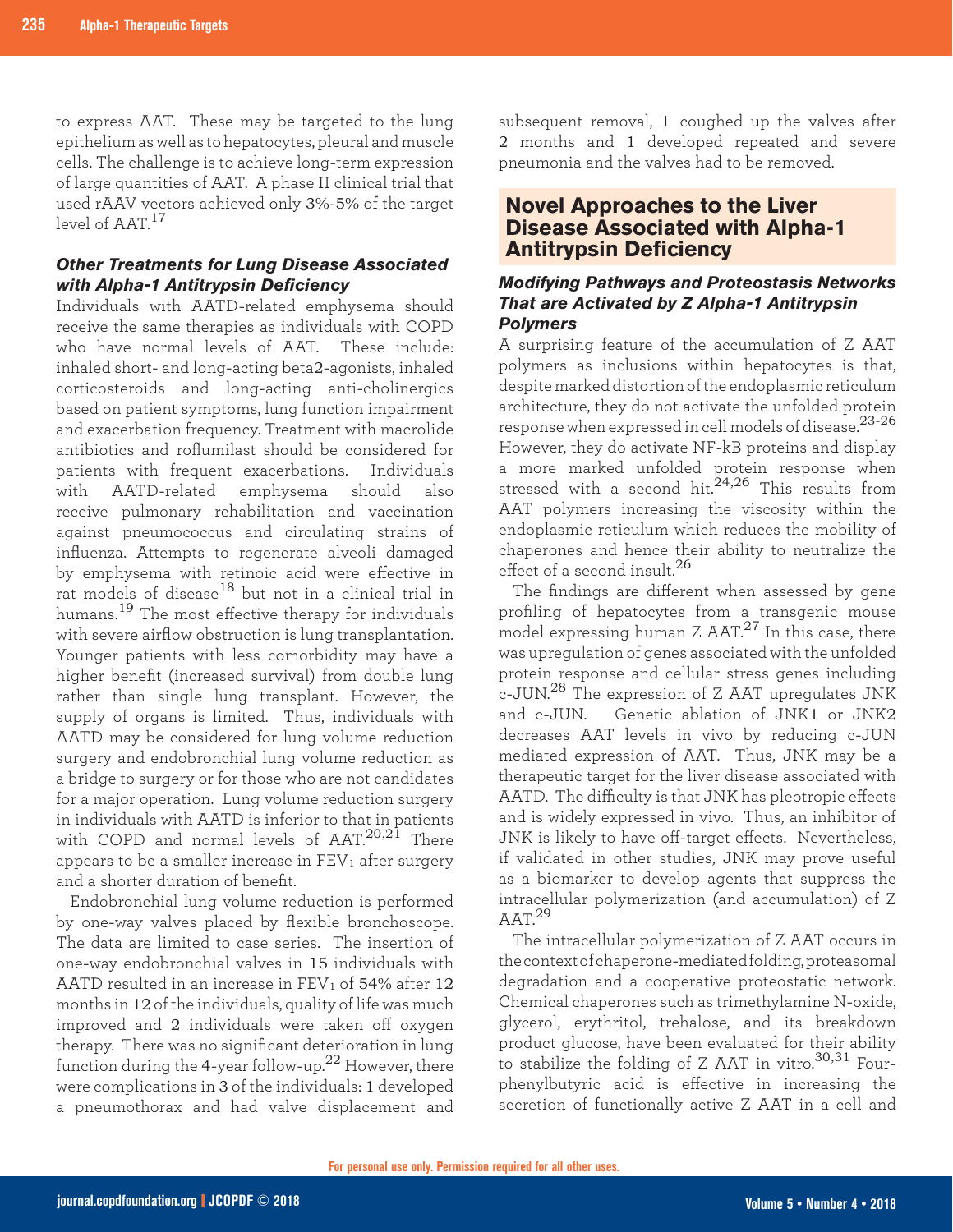animal model of disease $32$  but was not effective when assessed in a clinical trial in individuals with Z AATD. 33 An alternative approach is to target the proteostasis network that responds to the expression of Z AAT. Defining this network may lead to the identification of key "nodes", signaling pathways and molecules that may be manipulated to increase folding of Z AAT to the monomeric protein and so facilitate secretion. This is illustrated by suberoylanilide hydroxamic acid which increases the secretion of Z AAT from epithelial cell lines by inhibition of histone deacetylase 7. <sup>34</sup> Such an approach has yet to be evaluated in animal models of disease or in humans. However, it provides support for small molecule or siRNA-based screens of cell lines or model organisms (for example in *C. elegans* and drosophila) to identify other pathways that are up or down regulated following the expression of Z or other mutants of AAT. These pathways may be targeted for pharmacological intervention to reduce intracellular inclusions and/or increase the secretion of the mutant protein.

### *Stimulating Autophagy to Clear Intracellular Inclusions*

The landmark paper by Hidvegi and colleagues demonstrated that the Food and Drug Administration (FDA)-approved drug, carbamazepine, can stimulate proteasomal and autophagy pathways to clear intracellular polymers of AAT.35 Carbamazepine is widely usually used to treat epilepsy. It was selected as it stimulates autophagy by a pathway that is independent of mTOR (mammalian target of rapamycin) and is known to enhance autophagic degradation of polyglutamine repeats. Moreover, the safety profile is well known in humans. Administration of large doses of carbamazepine (10-20 times the recommended dose for individuals with epilepsy) to a transgenic mouse model expressing human Z AAT reduced the intrahepatic PAS positive inclusions of Z AAT within 2 weeks of therapy and reversed hepatic fibrosis. These findings support the development of autophagy enhancers to treat AATD and the assessment of carbamazepine in a randomized, controlled clinical trial in individuals with severe liver disease (NCT01379469).<sup>36</sup> In this study, participants are started on 400mg/day carbamazepine and the dose increased weekly by 200mg/day until a stable therapeutic concentration is reached with a dose not exceeding 1200mg/day (or 1000mg/day in participants

less than 15 years of age). The placebo group receives encapsulated tablets without carbamazepine. The primary endpoint is a significant reduction in the hepatic accumulation of Z AAT.

It is uncertain whether the effects will be seen at much lower doses of carbamazepine than those used in transgenic mice and whether the human liver has the same capacity to recover as that of the mouse. However, even if the trial is unsuccessful, there is impetus to assess other FDA-approved drugs (such as lithium and rapamycin) that also stimulate autophagy in cell and animal models of disease.37 Rapamycin targets mTOR and so may have synergistic properties with agents such as carbamazepine and lithium that act by pathways that are independent of  $mTOR.^{38}$ 

Rapamycin (sirolimus) has been evaluated in the transgenic mouse that overexpresses Z AAT.39 Daily dosing had no effect on autophagy. However, weekly dosing increased the number of autophagic vacuoles, reduced the accumulation of intrahepatic polymerized Z AAT and reduced markers of hepatocellular injury including hepatic fibrosis and cleavage of caspase 12.<sup>39</sup> An alternative approach is to drive autophagy with viral vectors that overexpress the autophagy regulator transcription factor EB. This also reduced the accumulation of Z AAT, hepatocyte apoptosis and fibrosis in the liver of the transgenic mouse that expresses Z AAT.<sup>40</sup> It also decreased activation of hepatic NFκB and IL-6 that drive the expression of Z AAT. Both rapamycin and overexpression of transcription factor EB reduce the burden of intracellular AAT and decrease hepatic fibrosis in a mouse model of disease. The challenge now is to demonstrate efficacy of these approaches in humans.

## *Small Interfering RNA to Silence the Expression of Z Alpha-1 Antitrypsin*

The most exciting recent therapeutic intervention for the liver disease associated with AATD is the development of RNA interference- based approaches to silence Z AAT synthesis within hepatocytes.<sup>41,42</sup> This is being led by 2 biotechnology companies: Arrowhead Research Corporation and Alnylam Pharmaceuticals, Inc. Small interfering RNA (siRNA) constructs have been targeted against hepatocyte mRNA encoding human AAT. The administration of these agents reduces soluble and aggregated hepatic AAT and circulating levels of AAT in the transgenic mouse model of disease.43 siRNA constructs arrest the progression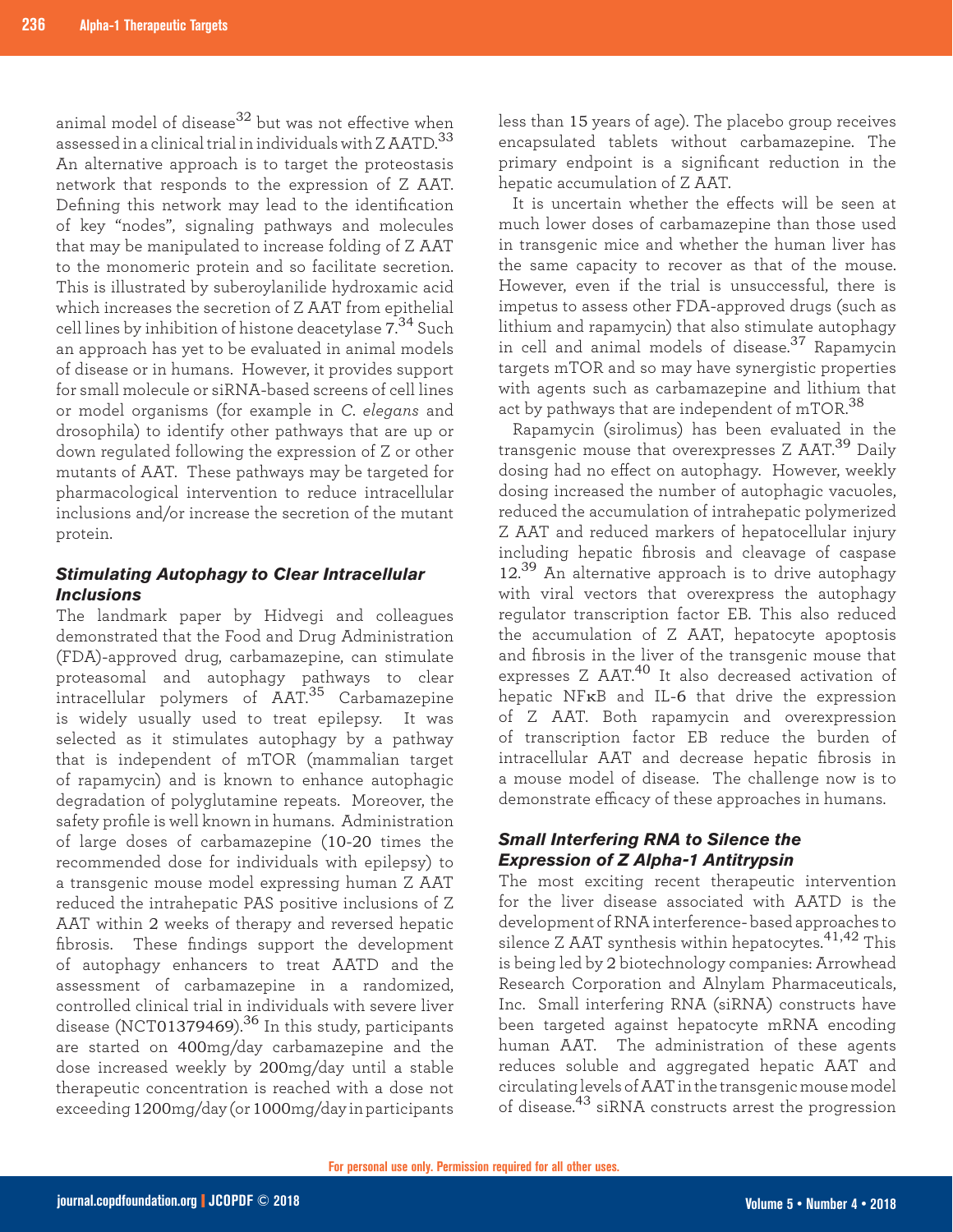of liver disease in transgenic mice following shortterm treatment and reverse liver disease after longterm treatment. Their administration to non-human primates reduced circulating levels of normal AAT by approximately 80%.

siRNA therapy for AATD-related liver disease has been evaluated in a phase I/II clinical trial  $(NCT02503683).$ <sup>44</sup> This was a randomized, singleblind, placebo-controlled, single ascending dose and multiple dose study that aimed to enroll 66 participants. It started in July 2015 and aimed to complete in April 2017. The study assessed tolerability, pharmacokinetics and pharmacodynamics of subcutaneously administered antisense (ALN) AAT in healthy adult participants and individuals with Z AATD liver disease. The primary outcome was the safety of siRNA targeting ALN-AAT as assessed by the proportion of participants experiencing adverse events, serious adverse events, and adverse events leading to discontinuation of the study drug. The secondary outcome was the effect of siRNA targeting AAT on serum levels of AAT. Preliminary reports suggest that the administration of ALN-AAT caused a dose-dependent and durable knockdown of the target protein.45 A single dose of ALN-AAT (6mg/kg) knocked down up to 88.9% of circulating AAT with a mean maximal knockdown of 83.9±2.6%. Monthly treatment resulted in a mean knockdown of serum AAT of 75.0±1.2% at approximately 6 months. However, there was liver enzyme elevation at the highest dose in 3 patients and so the candidate ALN-AAT siRNA has been terminated. A new candidate is being developed.

The multi-center, randomized, placebo-controlled, double-blind, single-dose-escalation first-in-human, Phase 1 study in healthy volunteers and AATD patients to evaluate the Arrowhead siRNA AAT (ARC-AAT) enrolled 65 participants but was terminated in January 2017 (NCT02363946).46 Data presented at the 2016 Annual Meeting of the American Association for the Study of Liver Disease reported that ARC-AAT was well tolerated and induced deep and durable reduction of the target AAT protein (up to 90%).47 The followup study, an open-label, multi-dose, Phase 2 study to determine the safety, tolerability and effect on circulating and intrahepatic AAT levels of ARC-AAT as evidenced by changes in liver biopsy in patients with AATD has been withdrawn (NCT02900183).<sup>48</sup> Further details of this program are awaited.

## *Small Molecule Approach to Block Intracellular Polymerization*

AATD results from the retention of polymers of mutant AAT within the endoplasmic reticulum of hepatocytes.<sup>2,4</sup> Polymers form as a result of the Z mutation perturbing protein folding, and the structure of the folded protein, to form an unstable intermediate that we termed  $M*49$  in which β-sheet A opens 2,49 and the upper part of helix F unwinds.<sup>50-52</sup> The loop of another molecule inserts into the patent β-sheet A to form a loop-sheet dimer, which extends to form longer chains of loop-sheet polymers.<sup>2,49,53</sup> Ninetyfive percent of severe deficiency of AAT results from the Z allele (Glu342Lys) but hepatic inclusions of intracellular polymers and profound plasma deficiency are also seen in 3 other mutants of AAT: Siiyama (Ser53Phe),<sup>54</sup> Mmalton (ΔPhe52)<sup>55</sup> and King's  $(His334Asp)<sup>4</sup>$  We have shown that this process of polymerization also explains the deficiency of the mild S (Glu264Val), I (Arg39Cys), Queen's (Lys154Asn) and Baghdad (Ala336Pro) alleles of AAT.<sup>52,56-58</sup> However, the rate of polymer formation is much slower in keeping with mild plasma deficiency and the absence of liver disease.

Understanding the pathophysiology of AAT polymerization has allowed the development of novel strategies to block polymerization with the aim of curing AATD. Initial studies showed that peptides that are homologous to the reactive centre loop can bind to AAT and block polymerisation in vitro. $^{2,59,60}$ Smaller peptides were identified that had a similar effect but with greater specificity for Z, rather than the wildtype M,  $\text{AAT}$ .<sup>61-64</sup> However, it is not clear how these peptides can be delivered to hepatocytes in vitro, let alone in in vivo.

An alternative approach is to use our understanding of the structural biology of polymers to develop small molecules that block polymerization. The crystal structure of AAT identified a hydrophobic pocket that is bounded by strand 2A and helices D and E.<sup>65</sup> The cavity is available in the monomeric, native protein but is filled by movement of β-sheet A as it accepts an exogenous reactive loop peptide during polymerization. Polymer formation was reduced when this cavity was filled by the Thr114Phe mutation on strand 2 of β-sheet A. This mutation also increased the secretion of Z AAT from a *Xenopus* oocyte expression system.66,67 Virtual ligand screening against this cavity identified 66 compounds as potential binders.<sup>68</sup>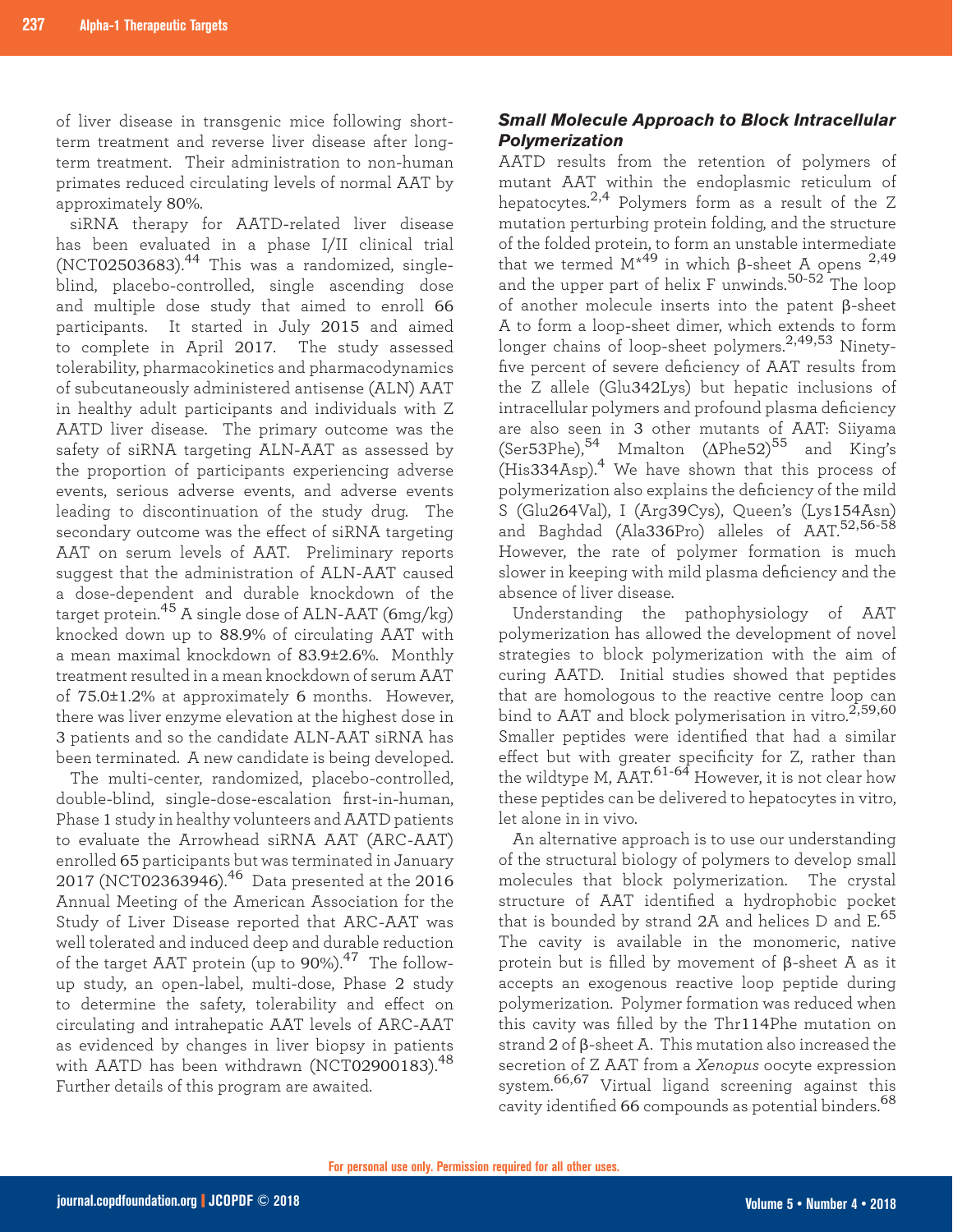Some of these blocked polymerization in vitro and in cell models that express Z AAT.68 This proof of principle resulted in a "Discovery Partnership with Academia" partnership with GlaxoSmithKline to develop small molecules that are effective in blocking polymerization as an approach to treating AATD.<sup>69</sup>

#### *Intrabodies as a Strategy to Block Intracellular Polymerization and Increase Secretion of Z Alpha-1 Antitrypsin*

Monoclonal antibody technology has allowed the identification of antibodies that detect the polymeric<sup>4</sup> and latent<sup>70</sup> conformers of AAT and antibodies that can block $^{71}$  and accelerate $^{72}$  polymer formation. The 4B12 monoclonal antibody blocked AAT polymerization at a 1:1 molar ratio in vitro by binding to an epitope that encompasses residues Glu32, Glu39 and His43 on helix A and Leu306 on helix I.<sup>73</sup> This antibody identified a region that may be targeted for the rational design of ligands that can dynamically influence AAT polymerization. Moreover, the expression of a single chain-variable-fragment intrabody of mAb4B12 reduced the intracellular polymerization of Z AAT by 60% and increased the secretion of Z AAT that retained inhibitory activity against neutrophil elastase.<sup>71</sup> This demonstrates that monoclonal antibodies can block the transition of Z AAT to aberrant polymers without compromising inhibitory activity of the protein.

### *Cell Therapy for Alpha-1 Antitrypsin Deficiency*

Hepatocytes that express wildtype AAT have a competitive advantage over cells that express the Z protein. Wild-type donor hepatocytes replaced 20%-98% of host hepatocytes in transgenic mice expressing human Z AAT.74 Repopulation was accelerated by injection of an adenovirus vector expressing hepatocyte growth factor but spontaneous repopulation with engrafted hepatocytes occurred in the transgenic mice even in the absence of severe liver injury. Donor cells replaced both globule-containing and globule-devoid cells, indicating that both types of host hepatocytes have impaired proliferation relative to wildtype hepatocytes. These results suggest that wildtype hepatocyte transplantation may be therapeutic for individuals with Z AAT liver disease.

Dermal fibroblasts have been isolated from individuals with AATD and used to generate patientspecific human-induced pluripotent stem cell

(hIPSCs) lines. These hIPSC lines were differentiated into hepatocyte-like cells using a novel and simple 3-step differentiation protocol in chemically-defined conditions. The patient-specific hIPSC derived hepatocytes recapitulate protein misfolding and the formation of pathological polymers that characterize AATD.75,76 They were also used in a proof of concept study to show that the combination of engineered Zinc finger nucleases and a piggyBac donor vector gene editing technique can be used to restore normal structure, function and secretion of AAT in subsequently derived liver cells.<sup>77</sup> The derived hepatocytes secreted AAT when introduced into a mouse model of liver injury.77 The challenge is to obtain cells that are more like the fully-differentiated hepatocyte and which are safe to use in humans.

More recently Baligar and colleagues<sup>78</sup> showed that the intra-splenic injection of LSK cells (Lineage negative, Sca-1 positive, C-Kit negative) into the transgenic mouse model of AATD could reduce the numbers of AAT globule-containing hepatocytes in the recipient liver. This cell therapy improved proliferation of host globule-devoid hepatocytes and donor derived cells and partially improved liver pathology as assessed by inflammatory response, fibrosis and apoptotic hepatocyte death. The findings suggest transplantation of allogeneic bone marrow derived stromal cells may be an effective therapy for individuals with AATD. If correct, then this offers the potential to recover normal levels of secreted AAT and thereby, simultaneously treat the associated lung disease.

## **Summary**

Current respiratory management of individuals with AATD involves the routine care offered to all patients with COPD along with augmentation therapy. However, augmentation therapy is expensive and the cost-benefit ratio, and the decision of which individuals should be treated, is not clear. Some individuals may benefit from lung volume reduction surgery and the placement of endobronchial valves although the benefit from lung volume reduction surgery may be short-lived and there is relatively little data on long-term outcomes following valve placement. The management of the liver disease associated with AATD is currently limited to supportive measures. However, there is real promise with the development of siRNA technology and agents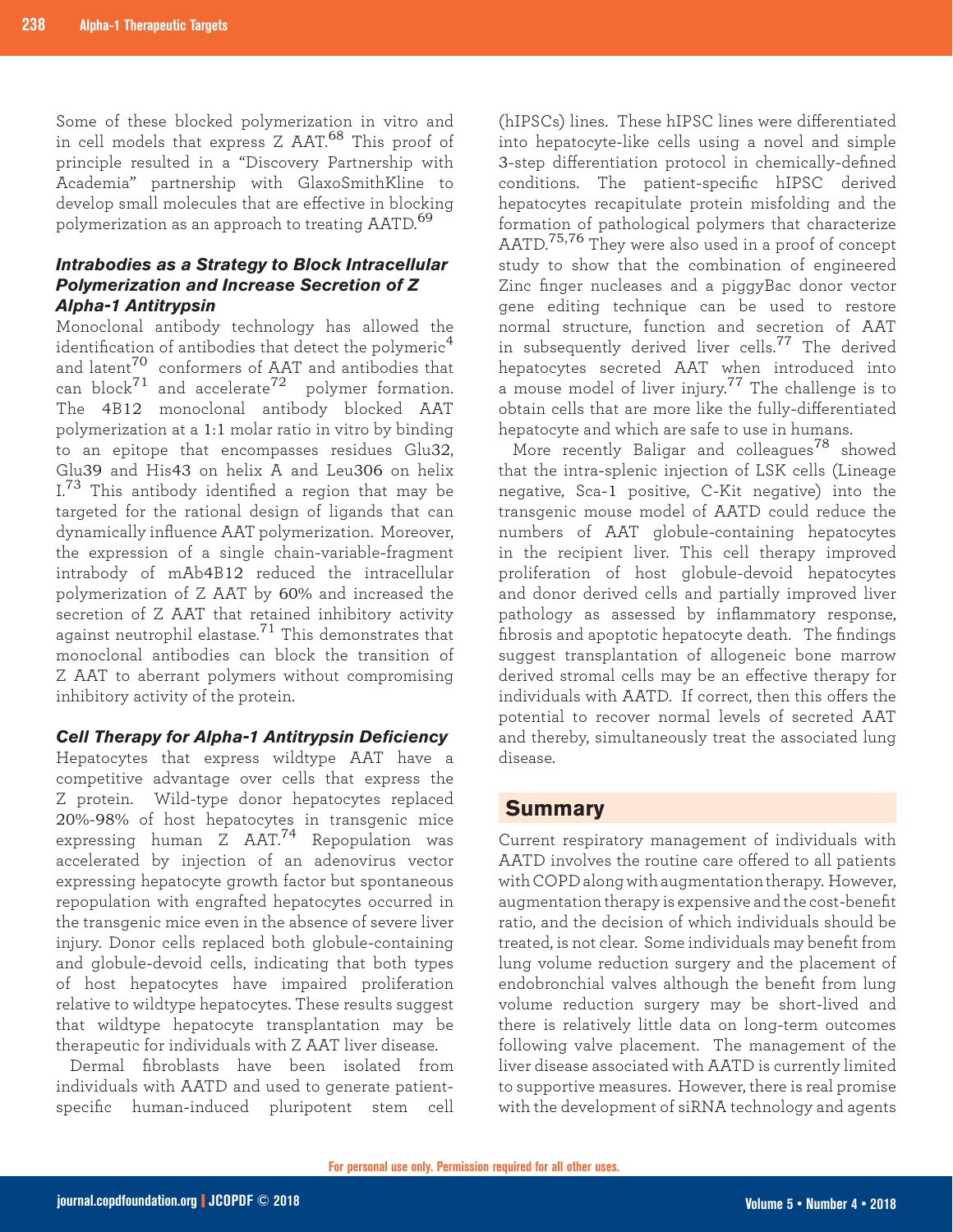that block the formation of polymers or stimulate pathways that accelerate their clearance.

## **Declaration of Interests**

DAL is working with GlaxoSmithKline to develop small molecules that block the intracellular polymerization of AAT.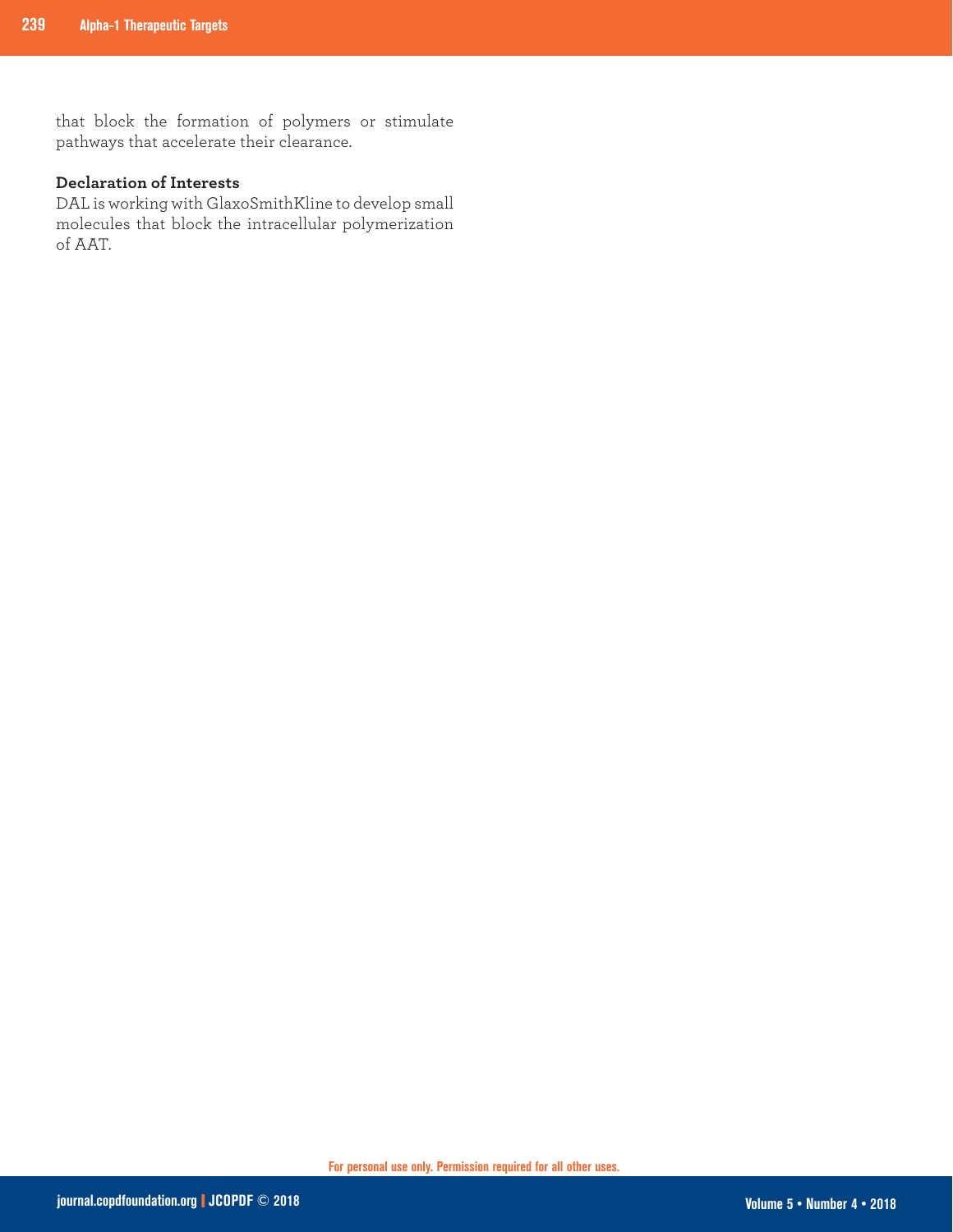## **References**

- 1. Lomas DA, Mahadeva R. Alpha-1-antitrypsin polymerisation and the serpinopathies: pathobiology and prospects for therapy. *J Clin Invest*. 2002;110(11):1585-1590. doi: https://doi.org/10.1172/JCI0216782
- 2. Lomas DA, Evans DL, Finch JT, Carrell RW. The mechanism of Z a1-antitrypsin accumulation in the liver. *Nature*. 1992;357:605-607. doi: https://doi.org/10.1038/357605a0
- 3. Kröger H, Miranda E, MacLeod I, et al. Endoplasmic reticulumassociated degradation (ERAD) and autophagy cooperate to degrade polymerogenic mutant serpins. *J Biol Chem*. 2009;284(34):22793-22802. doi: https://doi.org/10.1074/jbc.M109.027102
- Miranda E, Pérez J, Ekeowa, et al. A novel monoclonal antibody 4. to characterise pathogenic polymers in liver disease associated with a1-antitrypsin deficiency. *Hepatology*. 2010;52:1078-1088. doi: https://doi.org/10.1002/hep.23760
- Eriksson S, Carlson J, Velez R. Risk of cirrhosis and primary 5. liver cancer in alpha1-antitrypsin deficiency. *N Engl J Med*. 1986;314:736-739. doi: https://doi.org/10.1056/NEJM198603203141202
- Larsson C. Natural history and life expectancy in severe alpha1- 6. antitrypsin deficiency, PiZ. *Acta Med Scand*. 1978;204(1-6):345- 351. doi: https://doi.org/10.1111/j.0954-6820.1978.tb08452.x
- 7. Laurell C-B, Eriksson S. The electrophoretic  $\alpha$ 1-globulin pattern of serum in 1-antitrypsin deficiency. *Scand J Clin Lab Invest.*  1963;15(2):132-140. doi: https://doi.org/10.1080/00365516309051324
- Lomas DA, Hurst JR, Gooptu B. Update on alpha-1 antitrypsin 8. deficiency: new therapies. *J Hepatol*. 2016;65(2):413-424. doi: https://doi.org/10.1016/j.jhep.2016.03.010
- Mayer NS, Stoller JK, Bartelson BB, Ruttenber AJ, Sandhaus 9. RA, Newman LS. Occupational exposure risks in Individuals with PI\*Z a1-antitrypsin deficiency. Am J Respir Crit Care Med. 2000;162(2):553-558. doi: https://doi.org/10.1164/ajrccm.162.2.9907117
- 10. Stoller JK, Aboussouan LS. Alpha-1 antitrypsin deficiency. *Lancet*. 2005;365(9478):2225-2236. doi: https://doi.org/10.1016/S0140-6736(05)66781-5
- 11. Wewers MD, Casolaro MA, Sellers SE, et al. Replacement therapy for alpha1-antitrypsin deficiency associated with emphysema. *N Engl J Med*. 1987;316:1055-1062. doi: https://doi.org/10.1056/NEJM198704233161704
- 12. Dirksen A, Dijkman JH, Madsen F, Stoel B, Hutchison DCS, Ulrik CS, et al. A randomised clinical trial of  $\alpha$ 1antitrypsin augmentation therapy. *Am J Resp Crit Care Med*. 1999;160(5):1468-1472.

doi: https://doi.org/10.1164/ajrccm.160.5.9901055

- 13. Dirksen A, Piitulainen E, Parr DG, et al. Exploring the role of CT densitometry: a randomised study of augmentation therapy in alpha1-antitrypsin deficiency. *Eur Respir J*. 2009; 33:1345-1353. doi: https://doi.org/10.1183/09031936.00159408
- 14. Stockley RA, Bayley DL, Unsal I, Dowson LJ. The effect of augmentation therapy on bronchial inflammation in alpha1-antitrypsin deficiency. *Am J Respir Crit Care Med*. 2002;165(11):1494-1498. doi: https://doi.org/10.1164/rccm.2109013
- 15. Lieberman J. Augmentation therapy reduces frequency of lung infections in antitrypsin deficiency: a new hypothesis with supporting data. *Chest*. 2000; 118(5):1480-1485. doi: https://doi.org/10.1378/chest.118.5.1480
- 16. Chapman KR, Burdon JG, Piitulainen E, et al. Intravenous augmentation treatment and lung density in severe α1 antitrypsin deficiency (RAPID): a randomised, double-blind, placebo-controlled trial. *Lancet*. 2015;386(9991):360-368. doi: https://doi.org/10.1016/S0140-6736(15)60860-1
- 17. Mueller C, Flotte TR. Gene-based therapy for alpha-1 antitrypsin deficiency. *COPD*. 2013;10(Sup 1):44-49. doi: https://doi.org/10.3109/15412555.2013.764978
- 18. Massaro GD, Massaro D. Retinoic acid treatment abrogates elastase-induced pulmonary emphysema in rats. *Nature Med*. 1997;3(6):675-677. doi: https://doi.org/10.1038/nm0697-675
- 19. Stolk J, Stockley RA, Stoel BC, et al. Randomized controlled trial for emphysema with a selective agonist of the gamma type retinoic acid receptor. *Eur Respir J*. 2012;40:306-312. doi: https://doi.org/10.1183/09031936.00161911
- 20. Stoller JK, Gildea TR, Ries AL, Meli YM, Karafa MT, National Emphysema Treatment Trial Research Group. Lung volume reduction surgery in patients with emphysema and alpha-1 antitrypsin deficiency. *Ann Thorac Surg*. 2007;83(1):241-251. doi: https://doi.org/10.1016/j.athoracsur.2006.07.080
- 21. Donahue JM, Cassivi SD. Lung volume reduction surgery for patients with alpha-1 antitrypsin deficiency emphysema. *Thorac Surg Clin*. 2009;19(2):201-208. doi: https://doi.org/10.1016/j.thorsurg.2009.02.002
- 22. Hillerdal G, Mindus S. One- to four-year follow-up of endobronchial lung volume reduction in alpha-1-antitrypsin deficiency patients: a case series. *Respiration*. 2014;88(4):320- 328. doi: https://doi.org/10.1159/000365662
- 23. Graham KS, Le A, Sifers RN. Accumulation of the insoluble PiZ variant of human  $\alpha$ 1-antitrypsin within the hepatic endoplasmic reticulum does not elevate the steady-state level of grp78/BiP. *J Biol Chem*. 1990;265(33):20463-20468.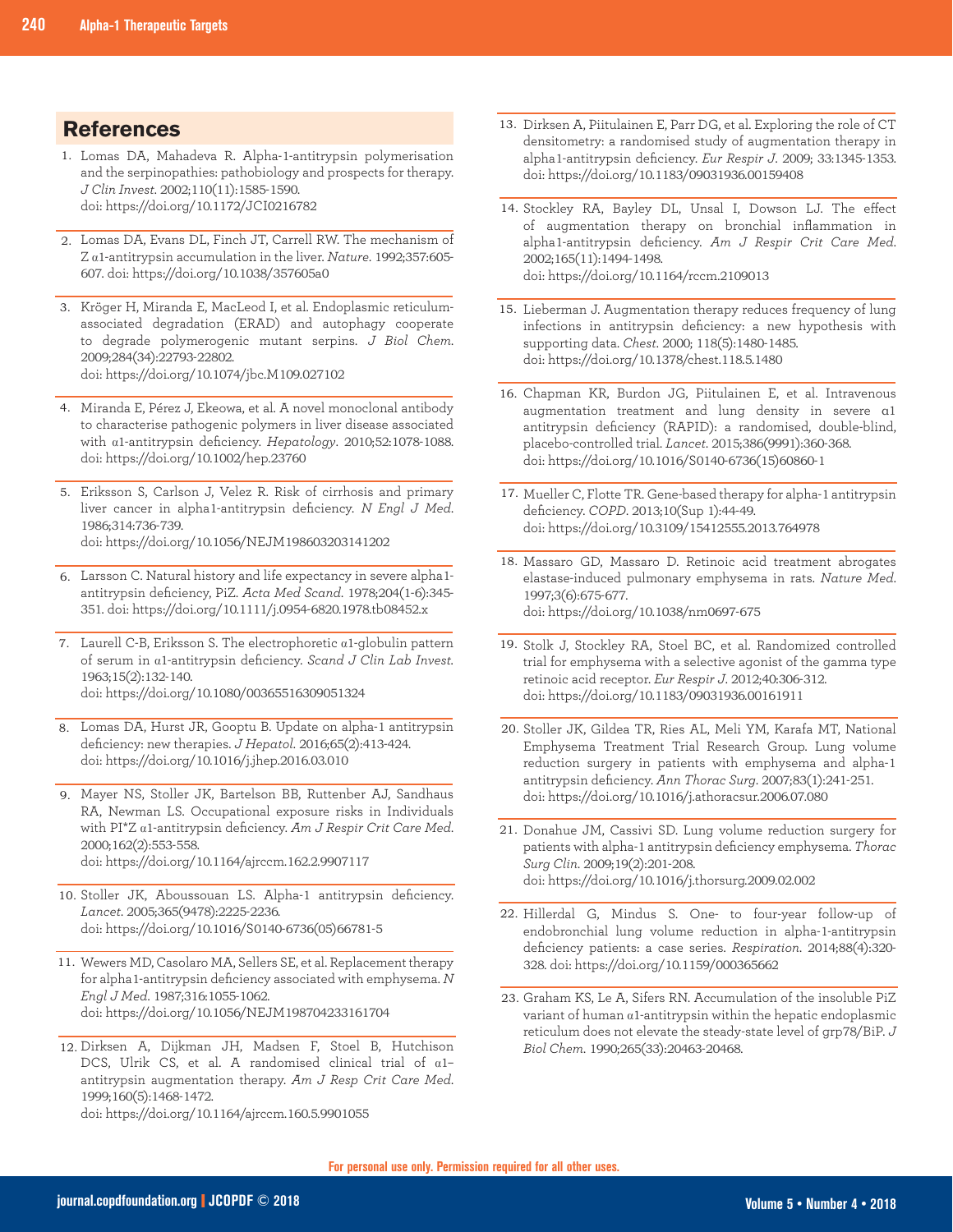- 24. Lawless MW, Greene CM, Mulgrew A, Taggert CC, O'Neill SJ, McElvaney NG. Activation of endoplasmic reticulum-specific stress responses associated with the conformational disease Z 1-antitrypsin deficiency. *J Immunol*. 2004;172:5722-5726. doi: https://doi.org/10.4049/jimmunol.172.9.5722
- 25. Hidvegi T, Mirnics K, Hale P, Ewing M, Beckett C, Perlmutter DH. Regulator of G signaling 16 is a marker for the distinct ER stress state associated with aggregated mutant alpha 1-antitrypsin Z in the classical form of a1-antitrypsin deficiency. *J Biol Chem.* 2007;282: 27769-27780. doi: https://doi.org/10.1074/jbc.M704330200
- 26. Ordnez A, Snapp EL, Tan L, Miranda E, Marciniak SJ, Lomas DA. Endoplasmic reticulum polymers impair luminal protein mobility and sensitize to cellular stress in alpha1-antitrypsin deficiency. *Hepatology*. 2013;57(5):2049-2060. doi: https://doi.org/10.1002/hep.26173
- 27. Carlson JA, Barton Rogers B, Sifers RN, et al. Accumulation of PiZ  $\alpha$ 1-antitrypsin causes liver damage in transgenic mice.  $J$ *Clin Invest*. 1989;83:1183-1190. doi: https://doi.org/10.1172/JCI113999
- 28. Pastore N, Attanasio S, Granese B, et al. Activation of JNK pathway aggravates proteotoxicity of hepatic mutant Z alpha1 antitrypsin. *Hepatology*. 2017;65(6). doi: https://doi.org/10.1002/hep.29035
- 29. Rashid ST, Lomas DA. Liver: Taking out the JuNK to treat  $\mathfrak{a}1$ antitrypsin AAT deficiency. *Nat Rev Gastroenterol Hepatol*. 2017;14:201-202. doi: https://doi.org/10.1038/nrgastro.2017.22
- 30. Devlin GL, Parfrey H, Tew DJ, Lomas DA, Bottomley SP. Prevention of polymerization of M and Z  $\alpha$ 1-antitrypsin ( $\alpha$ 1-AT) with Trimethylamine N-Oxide. Implications for the treatment of 1-AT deficiency. *Am J Respir Cell Mol Biol*. 2001;24(6):727-732. doi: https://doi.org/10.1165/ajrcmb.24.6.4407
- 31. Sharp LK, Mallya M, Kinghorn KJ, et al. Sugar and alcohol molecules provide a therapeutic strategy for the serpinopathies that cause dementia and cirrhosis. *FEBS J*. 2006;273(11):2540- 2552. doi: https://doi.org/10.1111/j.1742-4658.2006.05262.x
- 32. Burrows JAJ, Willis LK, Perlmutter DH. Chemical chaperones mediate increased secretion of mutant  $\alpha$ 1-antitrypsin ( $\alpha$ 1-AT) Z: a potential pharmacologcial strategy for prevention of liver injury and emphysema. *Proc Natl Acad Sci USA*. 2000;97 (4):1796-1801. doi: https://doi.org/10.1073/pnas.97.4.1796
- Teckman JH. Lack of effect of oral 4-phenylbutyrate on 33. serum alpha-1-antitrypsin in patients with alpha-1-antitrypsin deficiency: a preliminary study. *J Pediatr Gastroenterol Nutr*. 2004;39(1):34-37.

doi: https://doi.org/10.1097/00005176-200407000-00007

- 34. Bouchecareilha M, Hutta DM, Szajnera P, Flotte TR, Balch WE. Histone Deacetylase inhibitor (HDACi) Suberoylanilide Hydroxamic Acid (SAHA) mediated correction of alpha-1 antitrypsin deficiency. *J Biol Chem*. 2012;287 (45):38265-38278. doi: https://doi.org/10.1074/jbc.M112.404707
- 35. Hidvegi T, Ewing M, Hale P, et al. An autophagy-enhancing drug promotes degradation of mutant alpha1-antitrypsin Z and reduces hepatic fibrosis. *Science*. 2010;329(5988):229-232. doi: https://doi.org/10.1126/science.1190354
- 36. National Institutes of Health. Carbamazepine in severe liver disease due to alpha-1 antitrypsin deficiency (CBZ). Clinicaltrials.gov website. https://clinicaltrials.gov/ct2/show/ NCT01379469. Published 2011. Accessed January 2018.
- 37. Zhang L, Yu J, Pan H, et al. Small molecule regulators of autophagy identified by an image-based high-throughput screen. *Proc Natl Acad Sci USA*. 2007;104(48):19023-19028. doi: https://doi.org/10.1073/pnas.0709695104
- 38. Sarkar S, Floto RA, Berger Z, et al. Lithium induces autophagy by inhibiting inositol monophosphatase. *J Cell Biol*. 2005;170(7):1101-1111. doi: https://doi.org/10.1083/jcb.200504035
- 39. Kaushal S, Annamali M, Blomenkamp K, et al. Rapamycin reduces intrahepatic alpha-1-antitrypsin mutant Z protein polymers and liver injury in a mouse model. *Exp Biol Med (Maywood)*. 2010;235(6):700-709. doi: https://doi.org/10.1258/ebm.2010.009297
- 40. Pastore N, Ballabio A, Brunetti-Pierri N. Autophagy master regulator TFEB induces clearance of toxic SERPINA1/α-1 antitrypsin polymers. *Autophagy*. 2013;9(7):1094-1096. doi: https://doi.org/10.4161/auto.24469
- Wooddell CI, Blomenkamp KS, Kanner S, et al. A hepatocyte-41. targeted RNAi-based treatment for liver disease associated with alpha-1-antitrypsin deficiency. Paper presented at: 65th Annual Meeting of the American Association for the Study of Liver Diseases; November 7-11, 2014; Boston, MA
- 42. Sehgal A, Blomenkamp KS, Qian K, et al. Pre-clinical evaluation of ALN-AAT to ameliorate liver disease associated with alpha-1-antitrypsin deficiency. *Gastroenterology*. 2015;148(4): S-975.
- 43. Guo S, Booten SL, Aghajan M, et al. Antisense oligonucleotide treatment ameliorates alpha-1 antitrypsin-related liver disease in mice. *J Clin Invest*. 2014;124(1):251-261. doi: https://doi.org/10.1172/JCI67968
- 44. National Institutes of Health. A study of an investigational drug, ALN-AAT, in healthy adult subjects and patients with ZDD type alpha-1 antitrypsin deficiency liver disease. Clinical trials. gov website. https://clinicaltrials.gov/ct2/show/NCT02503683 Published 2015. Accessed January 2018.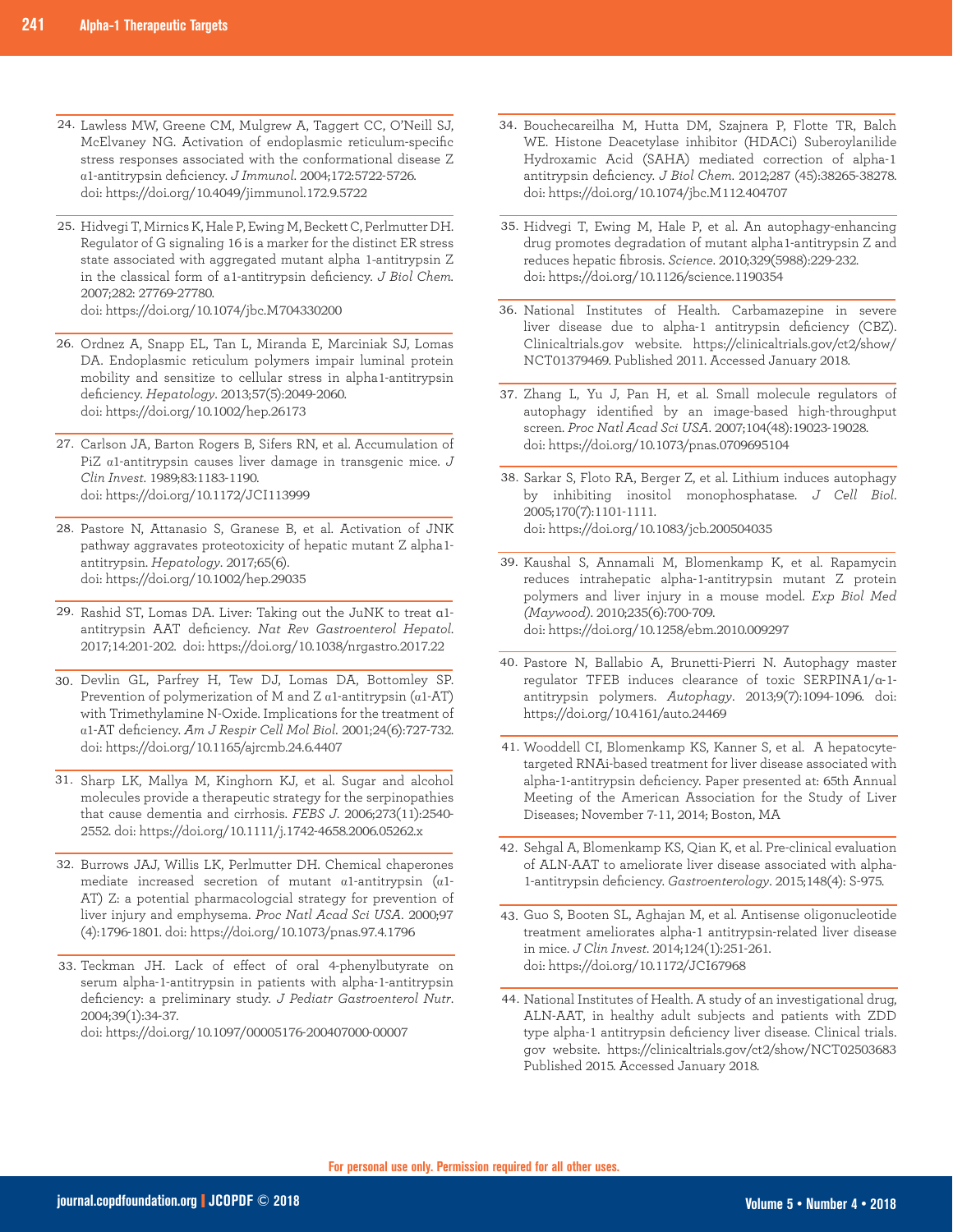- 45. Fierce Biotech. Alnylam down as it halts development for RNAi liver disease candidate. Fierce Biotech website. www.fiercebiotech.com/biotech/alnylam-down-as-it-haltsdevelopment-for-mai-liver-disease-candidate Published September 2016. Accessed January 2018.
- 46. National Institutes of Health. A study of ARC-AAT in healthy volunteer subjects and patients with alpha-1 antitrypsin deficiency (AATD). Clinical Trials.gov website. https:// clinicaltrials.gov/ct2/show/NCT02363946 Published 2015. Accessed January 2018.
- Arrowhead Pharmaceuticals presents new data on ARC-AAT 47. [press release]. Pasadena, CA: Business Wire; November 14, 2016. http://ir.arrowheadpharma.com/news-releases/news-relea se-details/arrowhead-pharmaceuticals-presents-new-data-arcaat. Accessed January 2018.
- 48. National Institutes of Health. Safety, tolerability and effect of ARC-AAT injection on circulating and intrahepatic alpha-1 antitrypsin levels. Clinical Trials.gov website. https:// clinicaltrials.gov/ct2/show/NCT02900183 Published September 2016. Updated May 2017. Accessed January 2018.
- 49. Dafforn TR, Mahadeva R, Elliott PR, Sivasothy P, Lomas DA. A kinetic mechanism for the polymerisation of  $\alpha$ 1-antitrypsin. *J Biol Chem*. 1999;274:9548-555. doi: https://doi.org/10.1074/jbc.274.14.9548
- 50. Gooptu B, Hazes B, Chang W-SW, et al. Inactive conformation of the serpin  $\alpha$ 1-antichymotrypsin indicates two stage insertion of the reactive loop; implications for inhibitory function and conformational disease. *Proc Natl Acad Sci USA*. 2000;97(1):67- 72. doi: https://doi.org/10.1073/pnas.97.1.67
- 51. Gooptu B, Miranda E, Nobeli I, et al. Crystallographic and cellular characterisation of two mechanisms stabilising the native fold of alpha-1-antitrypsin: implications for disease and drug design. *J Mol Biol*. 2009;387(4):857-868. doi: https://doi.org/10.1016/j.jmb.2009.01.069
- 52. Nyon MP, Segu L, Cabrita LD, et al. Structural dynamics associated with intermediate formation in an archetypal conformational disease. *Structure*. 2012;20(3):504-512. doi: https://doi.org/10.1016/j.str.2012.01.012
- 53. Ekeowa UI, Freekeb J, Miranda E, et al. Defining the mechanism of polymerization in the serpinopathies. *Proc Natl Acad Sci USA*. 2010;107(40):17146-17151. doi: https://doi.org/10.1073/pnas.1004785107
- 54. Lomas DA, Finch JT, Seyama K, Nukiwa T, Carrell RW. Alpha-1antitrypsin Siiyama (Ser53 Phe); further evidence for intracellular loop-sheet polymerisation. J Biol Chem. 1993;268:15333-15335.
- 55. Lomas DA, Elliott PR, Sidhar SK, et al. Alpha1-antitrypsin Mmalton (52Phe deleted) forms loop-sheet polymers in vivo: evidence for the C sheet mechanism of polymerisation. *J Biol Chem*. 1995;270(28):16864-16870. doi: https://doi.org/10.1074/jbc.270.28.16864
- 56. Elliott PR, Stein PE, Bilton D, Carrell RW, Lomas DA. Structural explanation for the dysfunction of S a1-antitrypsin. *Nat Struct Biol*. 1996;3(10):910-911. doi: https://doi.org/10.1038/nsb1196-910
- Chang W-SW, Dafforn TR, et al. Heteropolymerisation of S, I and Z  $\alpha$ 1-antitrypsin and liver cirrhosis. *J Clin Invest*. 1999;103:999-1006. doi: https://doi.org/10.1172/JCI4874 57. Mahadeva R,
- 58. Haq I, Irving JA, Saleh AD, et al. Deficiency mutations of α1-antitrypsin differentially affect folding, function and polymerization. *Am J Resp Cell Mol Biol*. 2016;2016(1):71-80. doi: https://doi.org/10.1165/rcmb.2015-0154OC
- 59. Lomas DA, Evans DL, Stone SR, Chang W-SW, Carrell RW. Effect of the Z mutation on the physical and inhibitory properties of 1-antitrypsin. *Biochemistry*. 1993;32:500-508. doi: https://doi.org/10.1021/bi00053a014
- 60. Skinner R, Chang W-SW, Jin L, et al. Implications for function and therapy of a 2.9Å structure of binary-complexed antithrombin. *J Mol Biol*. 1998;283(1):9-14. doi: https://doi.org/10.1006/jmbi.1998.2083
- 61. Mahadeva R, Dafforn TR, Carrell RW, Lomas DA. Six-mer peptide selectively anneals to a pathogenic serpin conformation and blocks polymerisation: implications for the prevention of Z 1-antitrypsin related cirrhosis. *J Biol Chem*. 2002;277(9):6771- 6774. doi: https://doi.org/10.1074/jbc.C100722200
- 62. Parfrey H, Dafforn TR, Belorgey D, Lomas DA, Mahadeva R. Inhibiting polymerisation: new therapeutic strategies for Z 1-antitrypsin related emphysema. *Am J Respir Cell Mol Biol*. 2004;31(2):133-139. doi: https://doi.org/10.1165/rcmb.2003-0276OC
- 63. Zhou A, Stein PE, Huntington JA, Sivasothy P, Lomas DA, Carrell RW. How small peptides block and reverse serpin polymerization. *J Mol Biol*. 2004;342(3):931-941. doi: https://doi.org/10.1016/j.jmb.2004.07.078
- Nyon MP, Prentice T, Day J, et al. An integrative approach 64. combining ion mobility mass spectrometry, X-ray crystallography and NMR spectroscopy to study the conformational dynamics of α1-antitrypsin upon ligand binding. *Protein Sci*. 2015;24:1301- 1312. doi: https://doi.org/10.1002/pro.2706
- 65. Elliott PR, Pei XY, Dafforn TR, Lomas DA. Topography of a 2.0Å structure of  $\alpha$ 1-antitrypsin reveals targets for rational drug design to prevent conformational disease. *Protein Science*. 2000;9:1274-1281. doi: https://doi.org/10.1110/ps.9.7.1274
- Parfrey H, Mahadeva R, Ravenhill NA, et al. Targeting a surface 66. cavity of  $\alpha$ 1-antitrypsin to prevent conformational disease. *J Biol Chem*. 2003;278(35):33060-33066. doi: https://doi.org/10.1074/jbc.M302646200